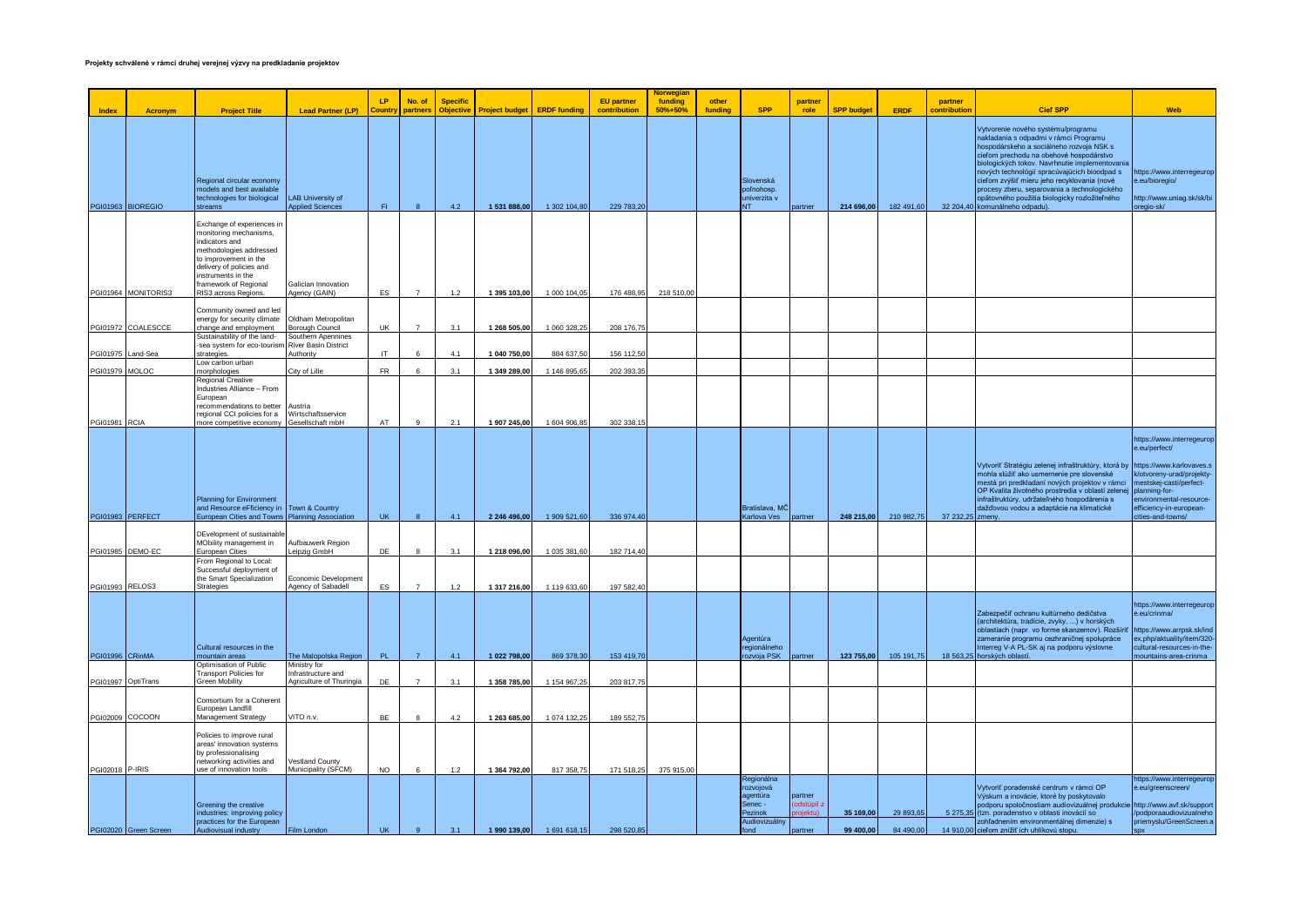|                         |                              | More carbon reduction by                             | Energy Agency of                                   |           |                 |     |              |              |            |            |                                      |        |            |            |          |                                                                                                 |                                              |
|-------------------------|------------------------------|------------------------------------------------------|----------------------------------------------------|-----------|-----------------|-----|--------------|--------------|------------|------------|--------------------------------------|--------|------------|------------|----------|-------------------------------------------------------------------------------------------------|----------------------------------------------|
|                         |                              | dynamically monitoring                               | Podravje - Institution for                         |           |                 |     |              |              |            |            |                                      |        |            |            |          |                                                                                                 |                                              |
|                         | PGI02021 EMPOWER             | energy efficiency                                    | Sustainable Energy Use                             | SI        | $\circ$         | 3.1 | 2 013 101,00 | 1 711 135,85 | 301 965,15 |            |                                      |        |            |            |          |                                                                                                 |                                              |
|                         |                              | KISS ME - Knowledge &                                |                                                    |           |                 |     |              |              |            |            |                                      |        |            |            |          |                                                                                                 |                                              |
|                         |                              | <b>Innovation Strategies</b><br>involving SME in the |                                                    |           |                 |     |              |              |            |            |                                      |        |            |            |          |                                                                                                 |                                              |
| <b>PGI02022 KISS ME</b> |                              | context of INTERREG                                  | uregio Rhine-Waal                                  | DE        |                 | 2.1 | 977 413.00   | 681 613.30   | 120 284,70 | 175 515.0  |                                      |        |            |            |          |                                                                                                 |                                              |
|                         |                              | Rural-Urban Partnerships                             |                                                    |           |                 |     |              |              |            |            |                                      |        |            |            |          |                                                                                                 |                                              |
|                         |                              | Motivating Regional                                  | lafenCity University                               |           |                 |     |              |              |            |            |                                      |        |            |            |          |                                                                                                 |                                              |
| PGI02026 RUMORE         |                              | Economies                                            | lamburg - advisory LP                              | DF        |                 | 1.2 | 1 523 565,00 | 1 295 030,25 | 228 534.75 |            |                                      |        |            |            |          |                                                                                                 |                                              |
|                         | PGI02042 FFWD EUROPE         | <b>FAST FORWARD</b><br><b>EUROPE</b>                 | <b>Normandy Development</b>                        | <b>FR</b> | $\mathbf{R}$    | 2.1 | 1 475 000,00 | 1 220 937,00 | 254 063,0  |            |                                      |        |            |            |          |                                                                                                 |                                              |
|                         |                              |                                                      | gency                                              |           |                 |     |              |              |            |            |                                      |        |            |            |          |                                                                                                 |                                              |
|                         |                              | <b>Electric Vehicles for City</b>                    | Green IT Amsterdam                                 |           |                 |     |              |              |            |            |                                      |        |            |            |          |                                                                                                 |                                              |
|                         | PGI02049 EV Energy           | Renewable Energy Supply.                             | Region                                             | NL        | $\overline{z}$  | 3.1 | 1 049 797,00 | 892 327,45   | 157 469,55 |            |                                      |        |            |            |          |                                                                                                 |                                              |
|                         |                              | <b>SCHOOL</b> mobility                               |                                                    |           |                 |     |              |              |            |            |                                      |        |            |            |          |                                                                                                 |                                              |
|                         |                              | CHAllenge in regioNal                                |                                                    |           |                 |     |              |              |            |            |                                      |        |            |            |          |                                                                                                 |                                              |
|                         | PGI02068 School Chance       | oliCiEs<br>nnovaTion in Health And                   | Municipality of Girona<br>Province of Noord-       | ES        |                 | 3.1 | 1 625 105,00 | 1 355 741,75 | 269 363,25 |            |                                      |        |            |            |          |                                                                                                 |                                              |
| PGI02078 ITHACA         |                              | Care for All                                         | <b>Brabant</b>                                     | NI        |                 | 1.2 | 2 263 152,00 | 1 923 679,20 | 339 472.8  |            |                                      |        |            |            |          |                                                                                                 |                                              |
|                         |                              |                                                      | PDR, Cardiff                                       |           |                 |     |              |              |            |            |                                      |        |            |            |          |                                                                                                 |                                              |
|                         | PGI02083 Design 4 Innovation | Design for Innovation                                | Metropolitan University                            | UK        |                 | 2.1 | 1 624 774,00 | 1 363 764,1  | 261 009,90 |            |                                      |        |            |            |          |                                                                                                 |                                              |
|                         |                              |                                                      | CISE - Special Agency                              |           |                 |     |              |              |            |            |                                      |        |            |            |          |                                                                                                 |                                              |
|                         |                              | MAinstreaming Responsible                            | of the Chamber of<br>Commerce of Forli-            |           |                 |     |              |              |            |            |                                      |        |            |            |          |                                                                                                 |                                              |
| PGI02115 MARIE          |                              | Innovation in European S3                            | Cesena                                             | <b>IT</b> | 10              | 1.2 | 1 906 855.00 | 1 620 826,7  | 286 028,2  |            |                                      |        |            |            |          |                                                                                                 |                                              |
|                         |                              |                                                      | Regional Development                               |           |                 |     |              |              |            |            |                                      |        |            |            |          |                                                                                                 |                                              |
|                         |                              |                                                      | Fund of Central                                    |           |                 |     |              |              |            |            |                                      |        |            |            |          |                                                                                                 |                                              |
|                         |                              | Cultural Routes as                                   | Macedonia on behalf of                             |           |                 |     |              |              |            |            |                                      |        |            |            |          |                                                                                                 |                                              |
|                         | PGI02116 Cult-RInG           | Investment for Growth and<br>lohs.                   | the Region of Central<br>Macedonia                 | EL.       | $\overline{7}$  | 4.1 | 1 171 607.00 | 995 865.95   | 175 741.05 |            |                                      |        |            |            |          |                                                                                                 |                                              |
|                         |                              | Policies to develop                                  | Society for the                                    |           |                 |     |              |              |            |            |                                      |        |            |            |          |                                                                                                 |                                              |
|                         |                              | entrepreneurship and                                 | bevelopment of the                                 |           |                 |     |              |              |            |            |                                      |        |            |            |          |                                                                                                 |                                              |
|                         |                              | innovative SMEs in rural                             | Province of Burgos                                 |           |                 |     |              |              |            |            |                                      |        |            |            |          |                                                                                                 |                                              |
|                         | PGI02119 Rural SMEs          | areas                                                | SODEBUR)                                           | ES        | $\overline{7}$  | 2.1 | 1 022 597,00 | 848 918,15   | 173 678,85 |            |                                      |        |            |            |          |                                                                                                 |                                              |
|                         |                              | Technologies and open                                |                                                    |           |                 |     |              |              |            |            |                                      |        |            |            |          |                                                                                                 |                                              |
| PGI02121 CLEAN          |                              | innovation for low-carbon<br>egions                  | ERNACT                                             | IE.       | 10              | 3.1 | 1 575 473.00 | 1 308 747.15 | 266 725.85 |            |                                      |        |            |            |          |                                                                                                 |                                              |
|                         |                              |                                                      |                                                    |           |                 |     |              |              |            |            |                                      |        |            |            |          | Zlepšiť inovačnú infraštruktúru Bratislavy                                                      |                                              |
|                         |                              |                                                      |                                                    |           |                 |     |              |              |            |            |                                      |        |            |            |          | prostredníctvom lepšej podpory OP Val                                                           |                                              |
|                         |                              |                                                      |                                                    |           |                 |     |              |              |            |            |                                      |        |            |            |          | "spoločných tvorivých priestorov" (so zameraním                                                 | https://www.interregeurop                    |
|                         |                              |                                                      |                                                    |           |                 |     |              |              |            |            |                                      |        |            |            |          |                                                                                                 |                                              |
|                         |                              |                                                      |                                                    |           |                 |     |              |              |            |            |                                      |        |            |            |          | na univerzitný vedecký park Science City                                                        | e.eu/urbanm/                                 |
|                         |                              | Urban Manufacturing -                                |                                                    |           |                 |     |              |              |            |            |                                      |        |            |            |          | Bratislava). Riešiť otázky, ako prepojiť umenie s                                               |                                              |
|                         |                              | <b>Stimulating Innovation</b>                        |                                                    |           |                 |     |              |              |            |            |                                      |        |            |            |          | vedou/technikou, vytvárať tvorivé ekosystémy,                                                   | ttps://www.bratislava.sk/                    |
|                         |                              | Through Collaborative<br>Maker Spaces                | <b>Birmingham City</b><br>Jniversity - advisory LP | <b>UK</b> | 10 <sup>°</sup> | 1.1 | 1868 317,00  | 1 568 303,15 | 300 013,85 |            | Hlavné mesto<br>R Bratislava partner |        | 139 896,00 | 118 911,60 |          | zabezpečiť pre nich investície a                                                                | sk/programove-obdobie-<br>014-2020           |
| PGI02122 Urban M        |                              |                                                      |                                                    |           |                 |     |              |              |            |            |                                      |        |            |            |          | 20 984,40 komercionalizáciu ich výstupov.                                                       |                                              |
|                         |                              | Creating a leadership for                            |                                                    |           |                 |     |              |              |            |            |                                      |        |            |            |          |                                                                                                 |                                              |
|                         |                              | maritime industries - New                            |                                                    |           |                 |     |              |              |            |            |                                      |        |            |            |          |                                                                                                 |                                              |
| PGI02123 CLIPPER        |                              | opportunities in Europe                              | Pays de la Loire Region                            | <b>FR</b> |                 | 2.1 | 1 086 023.00 | 914 015.65   | 172 007,3  |            |                                      |        |            |            |          |                                                                                                 |                                              |
|                         |                              |                                                      | Agency for the                                     |           |                 |     |              |              |            |            |                                      |        |            |            |          |                                                                                                 |                                              |
|                         |                              | TreAting contamination<br>through NanoremedIAtion    | development of the<br>mpolese Valdelsa             | IT.       | $\mathbf{R}$    | 4.2 | 1 310 496,00 | 1 113 921,60 | 196 574,40 |            |                                      |        |            |            |          |                                                                                                 |                                              |
| <b>PGI02125 TANIA</b>   |                              |                                                      |                                                    |           |                 |     |              |              |            |            |                                      |        |            |            |          |                                                                                                 |                                              |
|                         |                              | Green                                                |                                                    |           |                 |     |              |              |            |            |                                      |        |            |            |          |                                                                                                 |                                              |
|                         |                              | Pilgrimage supporting                                |                                                    |           |                 |     |              |              |            |            |                                      |        |            |            |          |                                                                                                 |                                              |
|                         | PGI02129 Green Pilgrimage    | atural and cultural heritage Kent County Council     |                                                    | UK        |                 | 4.1 | 1 183 341,00 | 854 358.10   | 163 693,90 | 165 289,00 |                                      |        |            |            |          |                                                                                                 |                                              |
|                         |                              |                                                      | nternational Centre for                            |           |                 |     |              |              |            |            |                                      |        |            |            |          |                                                                                                 |                                              |
|                         |                              |                                                      | Advanced Mediterranear                             |           |                 |     |              |              |            |            |                                      |        |            |            |          |                                                                                                 |                                              |
|                         |                              |                                                      | Agronomic Studies -                                |           |                 |     |              |              |            |            |                                      |        |            |            |          |                                                                                                 |                                              |
|                         |                              | Supporting eco-innovation                            | <i><b>Mediterranean</b></i>                        |           |                 |     |              |              |            |            |                                      |        |            |            |          |                                                                                                 |                                              |
|                         |                              | to reduce food waste and                             | Agronomic Institute of                             |           |                 |     |              |              |            |            |                                      |        |            |            |          |                                                                                                 |                                              |
| PGI02134 FOOD           | ECOWASTE 4                   | promote a better resource<br>efficient economy       | Montpellier (CIHEAM-<br>AMM) - advisory LP         | <b>FR</b> | $\mathbf{R}$    | 4.2 | 1 360 210,00 | 1 156 178,50 | 204 031,50 |            |                                      |        |            |            |          |                                                                                                 |                                              |
|                         |                              |                                                      |                                                    |           |                 |     |              |              |            |            |                                      |        |            |            |          |                                                                                                 | https://www.interregeurop                    |
|                         |                              |                                                      |                                                    |           |                 |     |              |              |            |            |                                      |        |            |            |          | Vytvoriť jednotnú stratégiu pre vznik a ďalší                                                   | e.eu/clusterfy/                              |
|                         |                              |                                                      |                                                    |           |                 |     |              |              |            |            |                                      |        |            |            |          | rozvoj klastrov/zlepšiť Schému na podporu                                                       |                                              |
|                         |                              |                                                      |                                                    |           |                 |     |              |              |            |            |                                      |        |            |            |          | priemyselných klastrov (DM-18/2014). Zlepšiť                                                    | ttps://www.siea.sk/inova<br>ie/medzinarodne- |
|                         |                              | <b>Fostering Clusters'</b>                           |                                                    |           |                 |     |              |              |            |            | Slovenská                            |        |            |            |          | nástroje na podporu budovania infraštruktúry<br>klastrov, integrácie klastrov do medzinárodných | rojekty_inovacie/medzin                      |
|                         |                              | Interregional Collaboration                          | Agency for Science,                                |           |                 |     |              |              |            |            | novačná a                            |        |            |            |          | sietí, zvýšenia inovačných kapacít klastrov a                                                   | rodny-projekt-                               |
|                         |                              | and Integration into                                 | nnovation and                                      |           |                 |     |              |              |            |            | energetická                          |        |            |            |          | zvýšenia záujmu nových spoločností o vstup do                                                   | poluprace-klastrov-                          |
|                         | PGI02158 ClusterFY           | <b>nternational Value Chains</b>                     | Technology (MITA)                                  | LT.       | $\mathbf{R}$    | 1.2 | 1818 325.00  | 1 545 576,25 | 272 748,75 |            | <b>rentúra</b>                       | artner | 202 087,00 | 171 773,95 | 30 313.0 | klastrov.                                                                                       | usterfy/                                     |
|                         |                              | Embracing failure to                                 |                                                    |           |                 |     |              |              |            |            |                                      |        |            |            |          |                                                                                                 |                                              |
|                         |                              | encourage entrepreneurship                           | <b>FILSE Financial Agency</b>                      |           |                 |     |              |              |            |            |                                      |        |            |            |          |                                                                                                 |                                              |
| PGI02159 REBORN         |                              | and competitiveness                                  | of Liguria Region                                  | IT        |                 | 2.1 | 785 733,00   | 652 754.9    | 132 978.0  |            |                                      |        |            |            |          |                                                                                                 |                                              |
| <b>PGI02176</b> EIS     |                              | Everywhere International<br><b>SMFs</b>              | Hampshire County<br>Council                        | UK        | $\circ$         | 2.1 | 1 447 658.00 | 1 214 985.70 | 232 672.30 |            |                                      |        |            |            |          |                                                                                                 |                                              |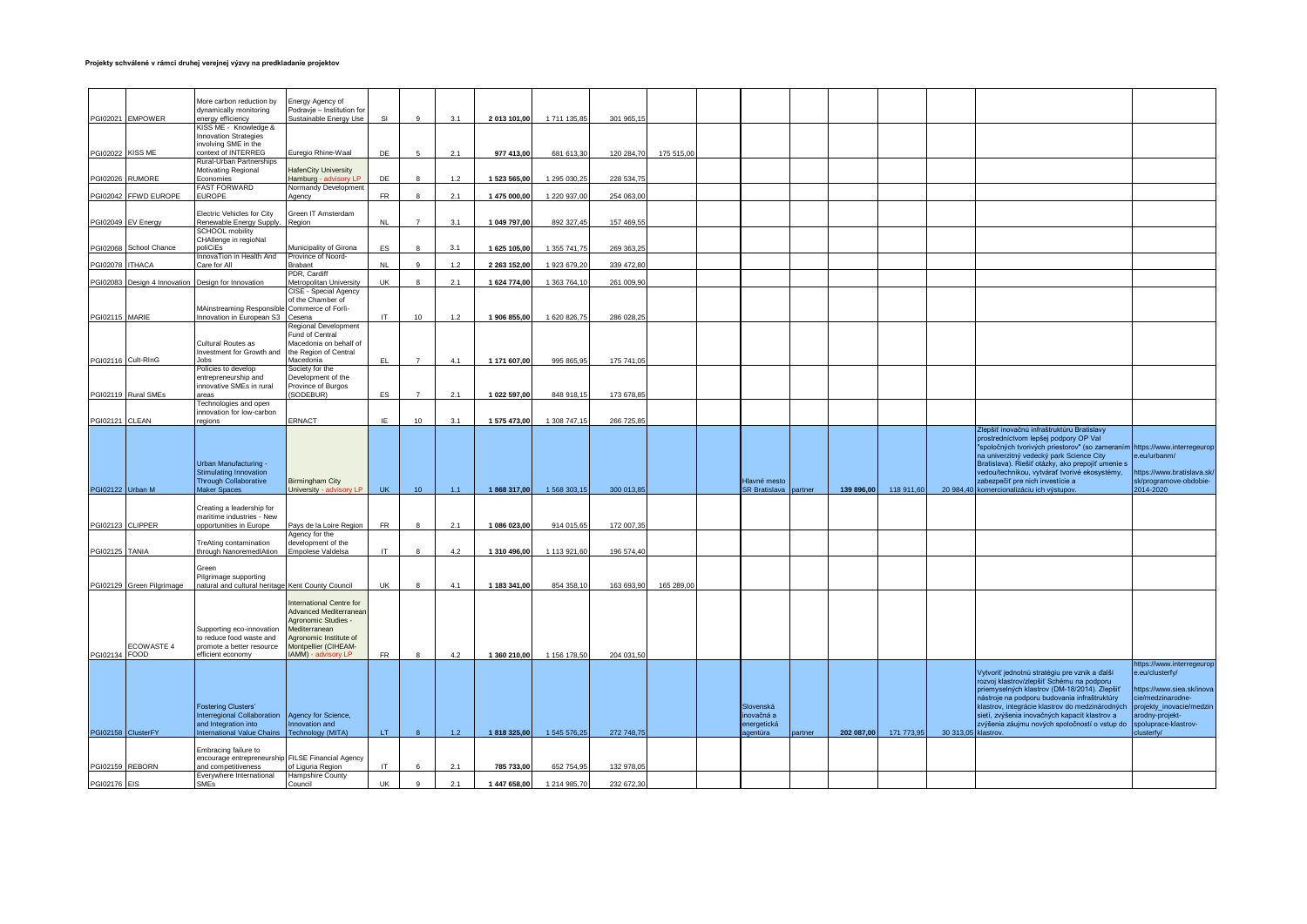|                       |                                        |                                                               |                                                      |           |                |       |              |              |            |           |                   |         |            |            |           |                                                                                                | https://www.interregeurop                              |
|-----------------------|----------------------------------------|---------------------------------------------------------------|------------------------------------------------------|-----------|----------------|-------|--------------|--------------|------------|-----------|-------------------|---------|------------|------------|-----------|------------------------------------------------------------------------------------------------|--------------------------------------------------------|
|                       |                                        |                                                               |                                                      |           |                |       |              |              |            |           |                   |         |            |            |           |                                                                                                | e.eu/elise/                                            |
|                       |                                        |                                                               |                                                      |           |                |       |              |              |            |           |                   |         |            |            |           |                                                                                                |                                                        |
|                       |                                        |                                                               |                                                      |           |                |       |              |              |            |           |                   |         |            |            |           |                                                                                                | http://cassovialifescience<br>s.eu/27-interreg-europe- |
|                       |                                        |                                                               |                                                      |           |                |       |              |              |            |           | Cassovia Life     |         |            |            |           |                                                                                                | elise/                                                 |
|                       |                                        |                                                               |                                                      |           |                |       |              |              |            |           | Sciences          | partner | 181 549,00 | 136 161,75 | 45 387,25 |                                                                                                | https://web.vucke.sk/sk/u                              |
|                       |                                        |                                                               |                                                      |           |                |       |              |              |            |           |                   |         |            |            |           |                                                                                                | radna-                                                 |
|                       |                                        |                                                               |                                                      |           |                |       |              |              |            |           |                   |         |            |            |           | Prostredníctvom (projektov) OP Val vytvoriť<br>nový regionálny ekosystém v oblasti bio-vied,   | abula/projekty/implemen<br>tovane-projekty/v-          |
|                       |                                        |                                                               |                                                      |           |                |       |              |              |            |           |                   |         |            |            |           | zabezpečiť kombinované zdroje jeho                                                             | ealizacii/elise-european-                              |
| <b>PGI02179 ELISE</b> |                                        | European Life Science<br><b>Ecosystems</b>                    | Kaunas University of<br>Technology                   | LT.       |                | 12    | 1 217 494,00 | 1 009 436,20 | 208 057,8  |           | KSK               | partner | 58 310,00  | 49 563,50  |           | inancovania a podporu ekosystémov ("Life<br>8 746,50 Science", príp. iných sektorov) z OP Val. | fe-science-<br>cosystems.html                          |
|                       |                                        | Enhancing transport                                           |                                                      |           |                |       |              |              |            |           |                   |         |            |            |           |                                                                                                |                                                        |
|                       | PGI02182 INNOTRANS                     | innovation capacity of<br>regions                             | Coventry University<br><b>Enterprises Ltd</b>        | <b>UK</b> |                | 1.1   | 908 387,00   | 772 128,9    | 136 258,0  |           |                   |         |            |            |           |                                                                                                |                                                        |
|                       |                                        |                                                               |                                                      |           |                |       |              |              |            |           |                   |         |            |            |           |                                                                                                |                                                        |
|                       |                                        | New approaches to improve<br>SME internationalisation         |                                                      |           |                |       |              |              |            |           |                   |         |            |            |           |                                                                                                |                                                        |
|                       | PGI02189 Inside Out EU                 | support policies                                              | Government of Navarre                                | ES        |                | 2.1   | 1 469 435,00 | 1 072 337,7  | 210 538,30 | 186 559,0 |                   |         |            |            |           |                                                                                                |                                                        |
|                       |                                        | Improving regional policies<br>to reduce light pollution and  |                                                      |           |                |       |              |              |            |           |                   |         |            |            |           |                                                                                                |                                                        |
|                       |                                        | protect and valorise dark                                     |                                                      |           |                |       |              |              |            |           |                   |         |            |            |           |                                                                                                |                                                        |
|                       | PGI02217 Night Light                   | night skies                                                   | Province of Fryslân                                  | <b>NL</b> |                | 4.1   | 1 934 088,00 | 1 621 079,60 | 313 008,40 |           |                   |         |            |            |           |                                                                                                |                                                        |
|                       |                                        | Strengthening regional                                        |                                                      |           |                |       |              |              |            |           |                   |         |            |            |           |                                                                                                |                                                        |
|                       |                                        | innovation policies to build                                  |                                                      |           |                |       |              |              |            |           |                   |         |            |            |           |                                                                                                |                                                        |
|                       | PGI02227 FoodChains 4 EU               | sustainable food chains<br>Policies & Measures to             | Province of Flevoland                                | <b>NL</b> |                | $1.2$ | 1 560 512,00 | 1 326 435,2  | 234 076,8  |           |                   |         |            |            |           |                                                                                                |                                                        |
|                       |                                        | Support Local & Regional                                      | Fomento de San                                       |           |                |       |              |              |            |           |                   |         |            |            |           |                                                                                                |                                                        |
| PGI02229 ecoRIS3      |                                        | <b>Innovation Ecosystems</b><br>Fostering startup &           | Sebastián                                            | ES        |                | 1.2   | 1756 025,00  | 1 492 621,2  | 263 403,75 |           |                   |         |            |            |           |                                                                                                |                                                        |
|                       |                                        | innovation ecosystems in                                      |                                                      |           |                |       |              |              |            |           |                   |         |            |            |           |                                                                                                |                                                        |
|                       | PGI02237 Innova Foster                 | Europe                                                        | <b>INCYDE Foundation</b>                             | ES        | $\overline{7}$ | 2.1   | 1 167 148,00 | 992 075,8    | 175 072,20 |           |                   |         |            |            |           |                                                                                                |                                                        |
|                       |                                        | <b>Enhancing</b> social                                       | Catalan Agency for                                   |           |                |       |              |              |            |           |                   |         |            |            |           |                                                                                                |                                                        |
|                       |                                        | enterprises competitiveness<br>through improved business      | <b>Business</b><br>Competitiveness                   |           |                |       |              |              |            |           |                   |         |            |            |           |                                                                                                |                                                        |
| PGI02238 RaiSE        |                                        | support policies                                              | ACCIO)                                               | <b>FS</b> |                | 21    | 1 493 565,00 | 1 253 122,95 | 240 442,05 |           |                   |         |            |            |           |                                                                                                |                                                        |
|                       |                                        | Innovation policy-mix<br>learning for advanced                |                                                      |           |                |       |              |              |            |           |                   |         |            |            |           |                                                                                                |                                                        |
|                       |                                        | manufacturing in European                                     | Innobasque - Basque                                  |           |                |       |              |              |            |           |                   |         |            |            |           |                                                                                                |                                                        |
|                       | PGI02256 MANUMIX                       | reaions<br>Innovation Policies for                            | Innovation Agency                                    | ES        |                | 1.2   | 758 771,00   | 625 901,7    | 132 869,2  |           |                   |         |            |            |           |                                                                                                |                                                        |
|                       |                                        | Sustainable European                                          |                                                      |           |                |       |              |              |            |           |                   |         |            |            |           |                                                                                                |                                                        |
|                       | PGI02261 Islands of Innovation Islands |                                                               | Province of Fryslân                                  | <b>NL</b> | $\overline{7}$ | 1.2   | 1 394 880,00 | 1 164 477,40 | 230 402,60 |           |                   |         |            |            |           |                                                                                                |                                                        |
|                       |                                        | Succession and Transfer of IHK-Projektgesellschaft            |                                                      |           |                |       |              |              |            |           |                   |         |            |            |           |                                                                                                |                                                        |
|                       | PGI02268 STOB regions                  | <b>Business in Regions</b>                                    | mbH                                                  | DE        | 10             | 2.1   | 1874 169,00  | 1 575 109,2  | 299 059,75 |           |                   |         |            |            |           |                                                                                                |                                                        |
|                       | NNO INFRA                              | Sharing strategies for<br>European Research and               | <b>ART-ER Stock Joint</b>                            |           |                |       |              |              |            |           |                   |         |            |            |           |                                                                                                |                                                        |
| <b>PGI02271 SHARE</b> |                                        | Innovation Infrastructures                                    | Consortium                                           | IT.       |                | 1.1   | 1 364 481,00 | 1 159 808,85 | 204 672,15 |           |                   |         |            |            |           |                                                                                                |                                                        |
|                       |                                        |                                                               |                                                      |           |                |       |              |              |            |           |                   |         |            |            |           | Zahrnúť podporu elektromobility medzi výberové<br>kritériá projektov podporovaných z IROP.     | https://www.interregeurop<br>e.eu/prometeus/           |
|                       |                                        |                                                               |                                                      |           |                |       |              |              |            |           |                   |         |            |            |           | Zahrnúť podporu e-mobility medzi priority                                                      |                                                        |
|                       |                                        |                                                               |                                                      |           |                |       |              |              |            |           |                   |         |            |            |           | definované v lokálnych/regionálnych plánoch<br>udržateľnej mobility/dopravy, ktoré sa majú     | ttps://www.po-<br>kraj.sk/sk/samosprava/pr             |
|                       |                                        |                                                               |                                                      |           |                |       |              |              |            |           |                   |         |            |            |           | vytvoriť v rámci Regionálnej integrovanej                                                      | bjekty/interreg-europe-                                |
|                       | PGI02299 PROMETEUS                     | PROMotion of E-mobiliTy in<br>EU regionS                      | <b>Transport Malta</b>                               | MT        |                | 3.1   | 1 389 765,00 | 1 160 360,25 | 229 404,75 |           | <b>PSK</b>        | partner | 177 455,00 | 150 836,75 |           | územnej stratégie, ako implementačného<br>26 618,25 nástroja IROP.                             | 2014-<br>2020/prometeus.html                           |
|                       |                                        |                                                               | Ministry of Territory and                            |           |                |       |              |              |            |           |                   |         |            |            |           |                                                                                                |                                                        |
|                       |                                        | Emas as a Nest to Help<br>And Nurture the Circular            | Sustainability,<br>Government of                     |           |                |       |              |              |            |           |                   |         |            |            |           |                                                                                                |                                                        |
|                       | PGI02321 ENHANCE                       | Economy                                                       | Catalonia                                            | ES        |                | 4.2   | 1 024 071,00 | 870 460,35   | 153 610,65 |           |                   |         |            |            |           |                                                                                                |                                                        |
|                       |                                        | Innovations in Sustainable                                    |                                                      |           |                |       |              |              |            |           |                   |         |            |            |           |                                                                                                |                                                        |
|                       |                                        | Urban Mobility Plans for                                      |                                                      |           |                |       |              |              |            |           |                   |         |            |            |           |                                                                                                |                                                        |
|                       | PGI02331 InnovaSUMP                    | low-carbon urban transport<br>Sustainable approach to         | Nicosia Municipality                                 | CY        | $\alpha$       | 3.1   | 1 622 066,00 | 1 378 756,10 | 243 309,90 |           |                   |         |            |            |           |                                                                                                |                                                        |
|                       |                                        | cultural Heritage for the                                     |                                                      |           |                |       |              |              |            |           |                   |         |            |            |           |                                                                                                |                                                        |
| PGI02343 SHARE        |                                        | urban Areas Requalification<br>in Europe                      | Sviluppumbria Spa                                    | IT        | $\overline{7}$ | 4.1   | 1 409 083,00 | 1 197 720,55 | 211 362,45 |           |                   |         |            |            |           |                                                                                                |                                                        |
|                       |                                        |                                                               |                                                      |           |                |       |              |              |            |           |                   |         |            |            |           |                                                                                                | https://www.interregeurop                              |
|                       |                                        |                                                               |                                                      |           |                |       |              |              |            |           |                   |         |            |            |           |                                                                                                | e.eu/socentspas/                                       |
|                       |                                        |                                                               |                                                      |           |                |       |              |              |            |           |                   |         |            |            |           | Podporiť sociálne podnikanie v riedko                                                          | https://epic-                                          |
|                       |                                        |                                                               |                                                      |           |                |       |              |              |            |           |                   |         |            |            |           | osídlených oblastiach a regiónoch s vysokým<br>zastúpením marginalizovaných komunít (ktoré     | rg.eu/socialne-<br>podnikanie-v-riedko-                |
|                       |                                        |                                                               |                                                      |           |                |       |              |              |            |           | EPIC, n.o.        | partner | 212 956,00 | 159 717,00 | 53 239,00 | čelia sociálnym výzvam a negatívnym                                                            | psidlenych-oblastiach/                                 |
|                       |                                        |                                                               | <b>General Directorate for</b><br>Social Economy and |           |                |       |              |              |            |           |                   |         |            |            |           | emografickým trendom) prostredníctvom<br>lepšieho zadefinovania politických                    | ttps://www.employment.                                 |
|                       |                                        |                                                               | Self-Employed Persons                                |           |                |       |              |              |            |           |                   |         |            |            |           | nástrojov/stratégií (vrátane OP Ľudské zdroje),                                                | gov.sk/sk/praca-                                       |
|                       | PGI02359 SOCENT SPAs                   | Social Entrepreneurship in<br><b>Sparsely Populated Areas</b> | Regional Government of<br>Castile and León           | ES.       | 6 <sup>6</sup> | 2.1   | 1 040 909,00 | 828 742,65   | 212 166,35 |           | MPSVaR SR partner |         | 47 726,00  | 40 567,10  |           | ktoré poskytujú finančnú pomoc sociálnym<br>7 158,90 podnikom.                                 | zamestnanost/socialna-<br>ekonomika/socent-            |